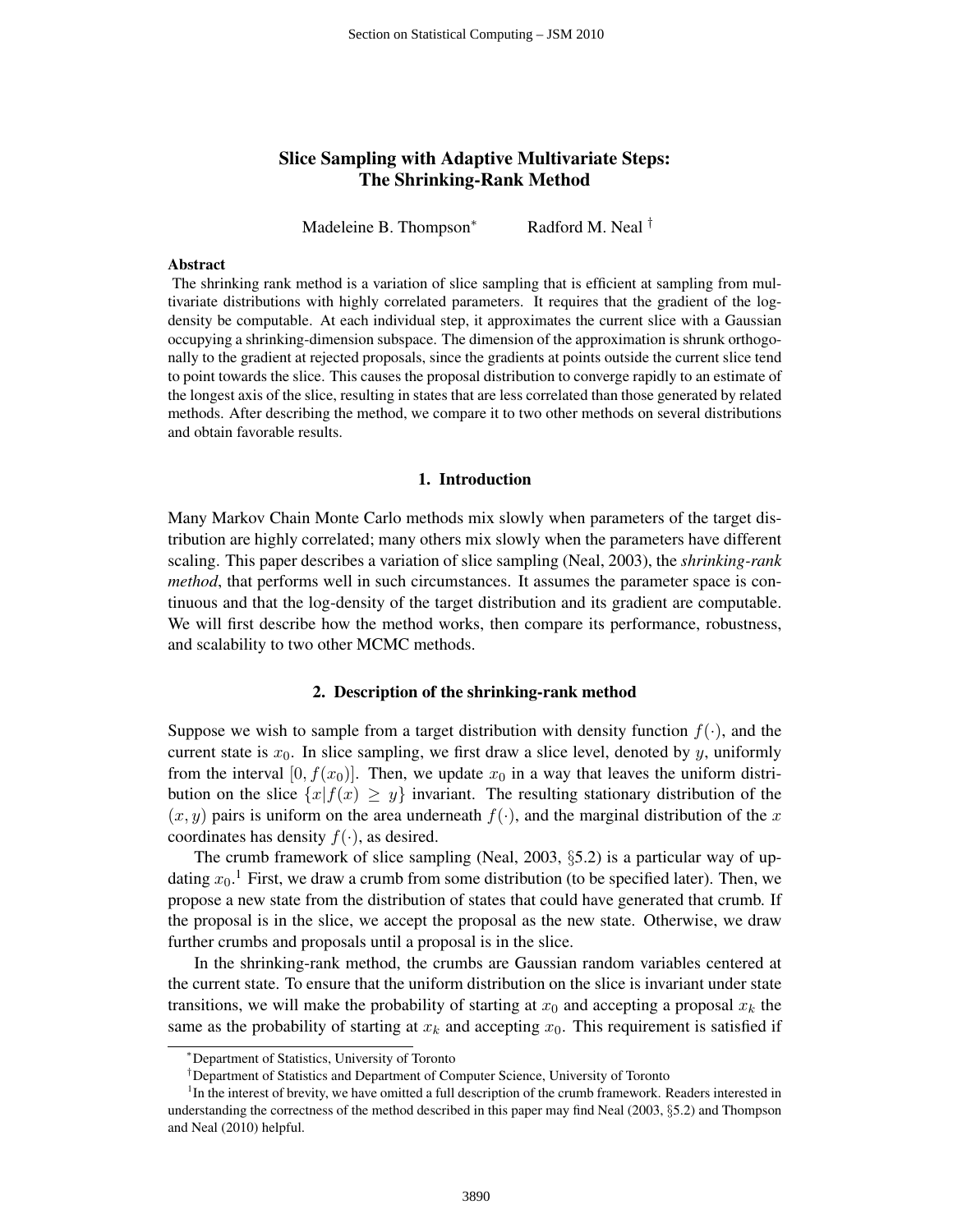

Figure 1: (a) The grey lines represent the contours of a two-dimensional distribution; the solid ellipse represents the boundary of the slice. The first crumb,  $c_1$ , is drawn from a spherical Gaussian represented by a dotted circle; a proposal,  $x_1$ , is drawn from a spherical Gaussian centered at  $c_1$ , represented by a dashed circle.  $x_1$  is rejected because it is outside the solid ellipse. (b) A second crumb,  $c_2$ , is drawn from a reduced-rank subspace, represented by a dashed line. A second proposal,  $x_2$ , is drawn from the same subspace. Since  $x_2$  is inside the solid ellipse, it is accepted.

proposal  $k$  is drawn from a Gaussian with precision equal to the sum of the precisions of crumbs 1 to  $k$  and mean equal to the precision-weighted mean of crumbs 1 to  $k$ .

Further, the precision matrices may depend arbitrarily on the locations and densities of the previous proposals; we take advantage of this by choosing crumb precision matrices that result in state transitions that take large steps along the slice. When the first crumb,  $c_1$ , is drawn, there are no previous proposals providing information to adapt on, so we draw it from a spherical Gaussian distribution with standard deviation  $\sigma_c$ , where  $\sigma_c$  is a tuning parameter. The distribution for the first proposal,  $x_1$ , is also a spherical Gaussian with standard deviation  $\sigma_c$ , but centered at  $c_1$  instead of  $x_0$ .

If  $x_1$  is outside the slice, we can use the gradient of the log density at  $x_1$  to determine a distribution for  $c_2$  that leads to a distribution for  $x_2$  that more closely resembles the shape of the slice itself. In particular, we consider setting the variance of the distribution of  $c_2$  to be zero in the direction of the gradient, since the gradients are orthogonal to the contours of the log density. If the contour defined by the log density at the proposal and the contour defined by the the slice level are the same shape, this will result in a crumb, and therefore a proposal, being drawn from a distribution oriented along the long directions of the slice. This procedure is illustrated in figure 1.

The nullspace of the subspace the next crumb is to be drawn from is represented by  $J$ , a matrix with orthogonal, unit-length columns. Let  $g^*$  be the projection of the gradient of the log density at a rejected proposal into the nullspace of J. When  $g^*$  makes a large angle with the gradient, it does not make sense to adapt based on it, because this subspace is already nearly orthogonal to the gradient. When the angle is small, we extend  $J$  by appending  $g^* / \|g^*\|$  to it as a new column. Here, we define a large angle to be any angle greater than 60◦ , but the exact value is not crucial.

Formally, define  $P(J, v)$  to be the projection of vector v into the nullspace of the columns of  $J$  (so that it returns vectors in the space that crumbs and proposals are drawn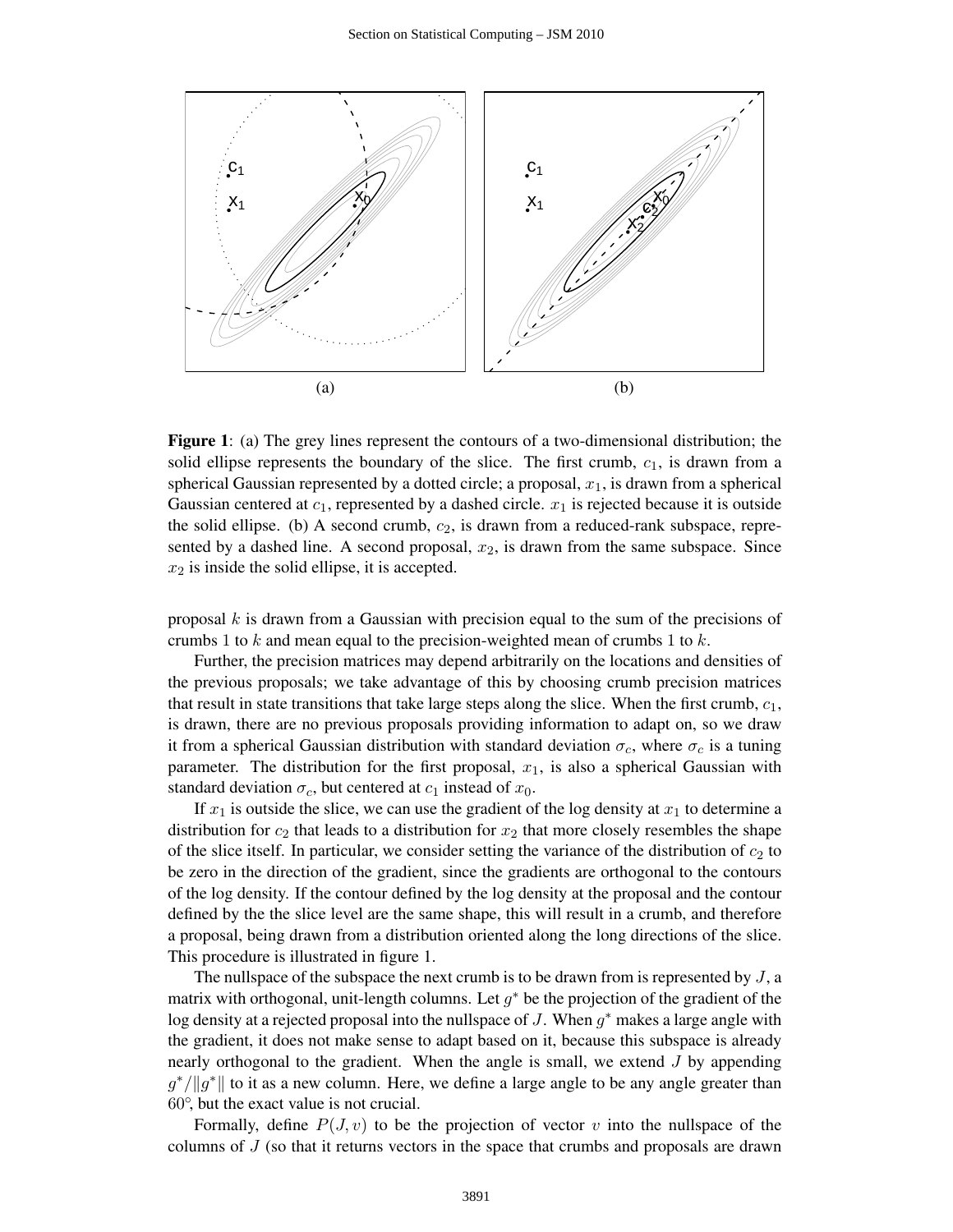from):

$$
P(J, v) = \begin{cases} v - JJ^{T}v & \text{if } J \text{ has at least one column} \\ v & \text{if } J \text{ has no columns} \end{cases}
$$
 (1)

We let  $g^*$  be the projection of the gradient at the proposal orthogonal to the columns of J:

$$
g^* = P\left(J, \nabla \log f(x_k)\right)
$$

Then we update  $J$  if

$$
\frac{g^{*T} \nabla \log f(x_k)}{\|g^*\| \|\nabla \log f(x_k)\|} > \cos 60^\circ
$$

and the nullspace of  $J$  is not one dimensional. This update to  $J$  is:

$$
J \gets \left[J \quad \frac{g^*}{\|g^*\|}\right]
$$

To ensure a proposal is accepted in a reasonable number of iterations, if we do not update J for a particular crumb, we scale down  $\sigma_c$  by a configurable parameter  $\theta$  (commonly set to 0.95). Write the standard deviation for the kth crumb as  $\sigma_{c(k)}$ . If we never updated J, then  $\sigma_{c(k)}$  would equal  $\theta^{k-1}\sigma_c$ . Since we only change one of J or the standard deviation each step,  $\sigma_{c(k)}$  does not fall this fast. If the standard deviation were updated every step, it would fall too fast in high-dimensional spaces where many updates to  $J$  are required before the proposal distribution is reasonable. As a further refinement, we down-scale  $\sigma_{c(k)}$  by an additional factor of 0.1 when the density at a proposal is zero. Since the usual form of adaptation is not possible in this case, this scaling results in significantly fewer crumbs and proposals on distributions with bounded support.

After drawing the kth crumb the mean of the distribution for the next proposal is:

$$
x_0 + P\left(J, \frac{\sigma_{c(1)}^{-2}(c_1 - x_0) + \dots + \sigma_{c(k)}^{-2}(c_k - x_0)}{\sigma_{c(1)}^{-2} + \dots + \sigma_{c(k)}^{-2}}\right)
$$

The mean of the proposal distribution is computed as an offset to  $x<sub>0</sub>$ , but any point in the nullspace of the columns of J would generate the same result. In that space, the offset of the proposal mean is the mean of the offsets of the crumbs weighted by their precisions. The variance of the proposals in that space is the inverse of the sum of the precisions of the crumbs:

$$
\left(\sigma_{c(1)}^{-2} + \cdots + \sigma_{c(k)}^{-2}\right)^{-1}
$$

One shrinking rank slice sampler update is shown in figure 2. This will be repeated every iteration of the Markov chain sampler. It could be combined with other updates, but we do not consider this here.

#### 3. Comparison with other methods

Figure 3 compares the shrinking-rank method to two other MCMC methods: t-walk and Adaptive Metropolis. The t-walk, described in Christen and Fox (2010), has a tuning parameter that specifies the separation of the initial coordinate pair. Adaptive Metropolis (Roberts and Rosenthal, 2009) takes multivariate steps with a proposal covariance matrix chosen based on previous states. Its tuning parameter is the standard deviation of its initial proposal distribution multiplied by the square root of the problem dimension. The shrinking-rank method is described in section 2. The tuning parameter that is varied is  $\sigma_c$ ;  $\theta$  is fixed at 0.95.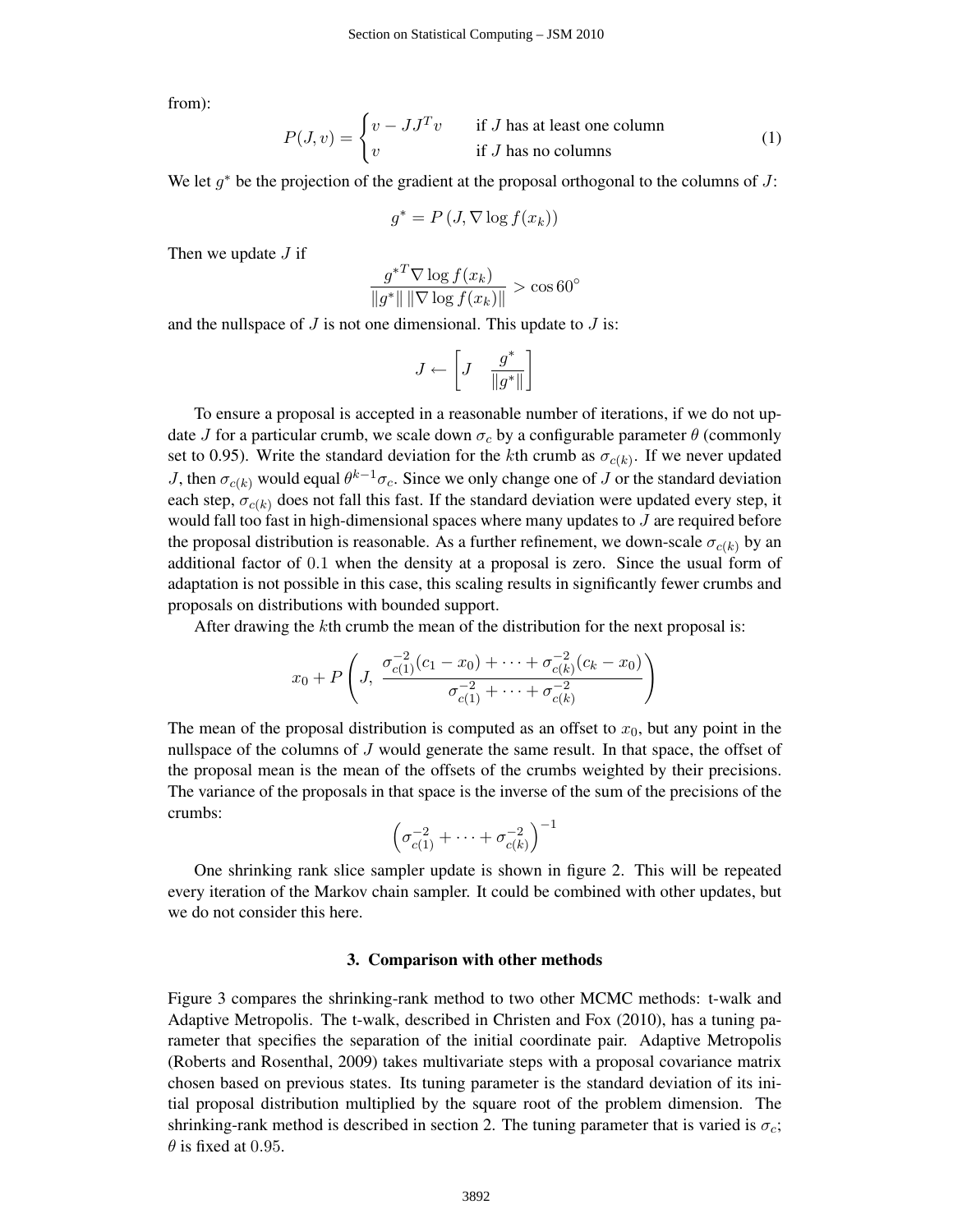## One step in the shrinking-rank method

$$
y \leftarrow \text{Uniform}(0, f(x_0))
$$
  
\n
$$
k \leftarrow 0
$$
  
\n
$$
\sigma_{c(1)} \leftarrow \sigma_c
$$
  
\n
$$
J \leftarrow []
$$
  
\nrepeat until a proposal is accepted:  
\n
$$
k \leftarrow k + 1
$$
  
\n
$$
c_k \leftarrow P(J, N(x_0, \sigma_{c(k)}^2 I))
$$
  
\n
$$
\sigma_x^2 \leftarrow (\sigma_{c(1)}^{-2} + \cdots + \sigma_{c(k)}^{-2})^{-1}
$$
  
\n
$$
\mu_x \leftarrow \sigma_x^2 (\sigma_{c(1)}^{-2} (c_1 - x_0) + \cdots + \sigma_{c(k)}^{-2} (c_k - x_0))
$$
  
\n
$$
x_k \leftarrow x_0 + P(J, N(\mu_x, \sigma_x I))
$$
  
\nif  $f(x_k) \geq y$ :  
\naccept proposal  $x_k$   
\nend (if)  
\n
$$
g^* \leftarrow P(J, \nabla \log f(x_k))
$$
  
\nif J has fewer than  $p - 1$  columns and  $g^{*T} \nabla \log f(x) > \cos(60^\circ) \cdot ||g^*|| ||\nabla \log f(x)||$ :  
\n
$$
J \leftarrow [J \quad g^* / ||g^*|| ]
$$
  
\n
$$
\sigma_{c(k+1)} \leftarrow \sigma_{c(k)}
$$
  
\nelse  
\n
$$
\sigma_{c(k+1)} \leftarrow \theta \cdot \sigma_{c(k)}
$$
  
\nend (if)  
\nend (repeat)

Figure 2: This pseudocode represents a single transition in the shrinking rank method with density function f, starting from state  $x_0 \in \mathbb{R}^p$ , and with tuning parameters  $\sigma_c$  and θ. The mean and variance of the proposals inside the nullspace of *J* are  $\mu_x$  and  $\sigma_x^2$ . The density of the current slice level is  $y$ ; a real implementation would use the log density. The projection function, P, is defined in equation 1. The function  $N(\mu, \Sigma)$  generates a multivariate Gaussian with mean  $\mu$  and covariance  $\Sigma$ .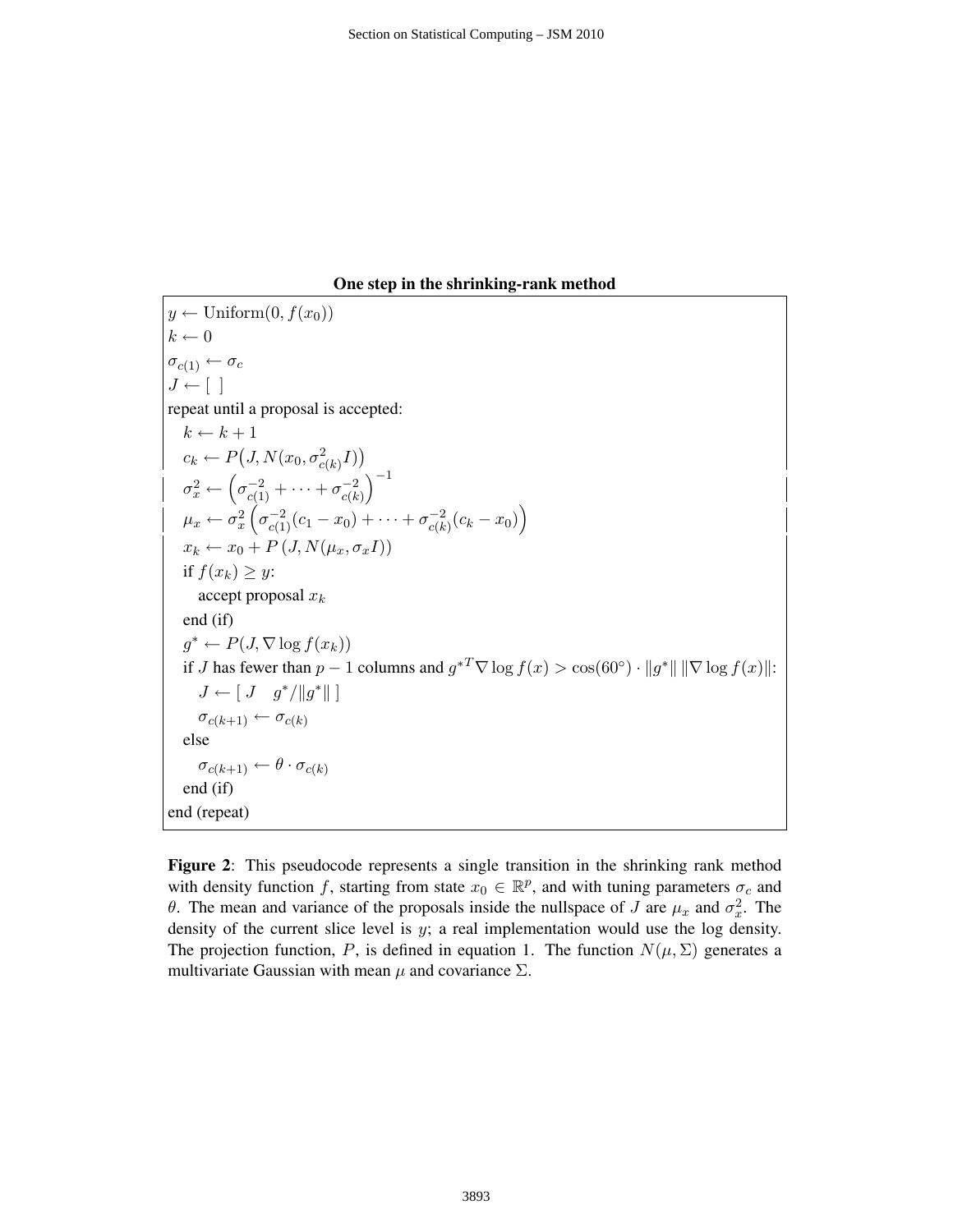

Figure 3: A comparison of three samplers on five distributions using simulations of length 200,000. Log density evaluations per independent observation (lower is better) are plotted against each distribution's tuning parameter, with asymptotic 95% confidence intervals shown as bars (sometimes too short to be visible). Question marks indicate simulations that had fewer than five distinct observations—too few for the autocorrelation time to be estimated. See section 3 for a description of the distributions and samplers. See Thompson (2010) for discussion of this type of plot.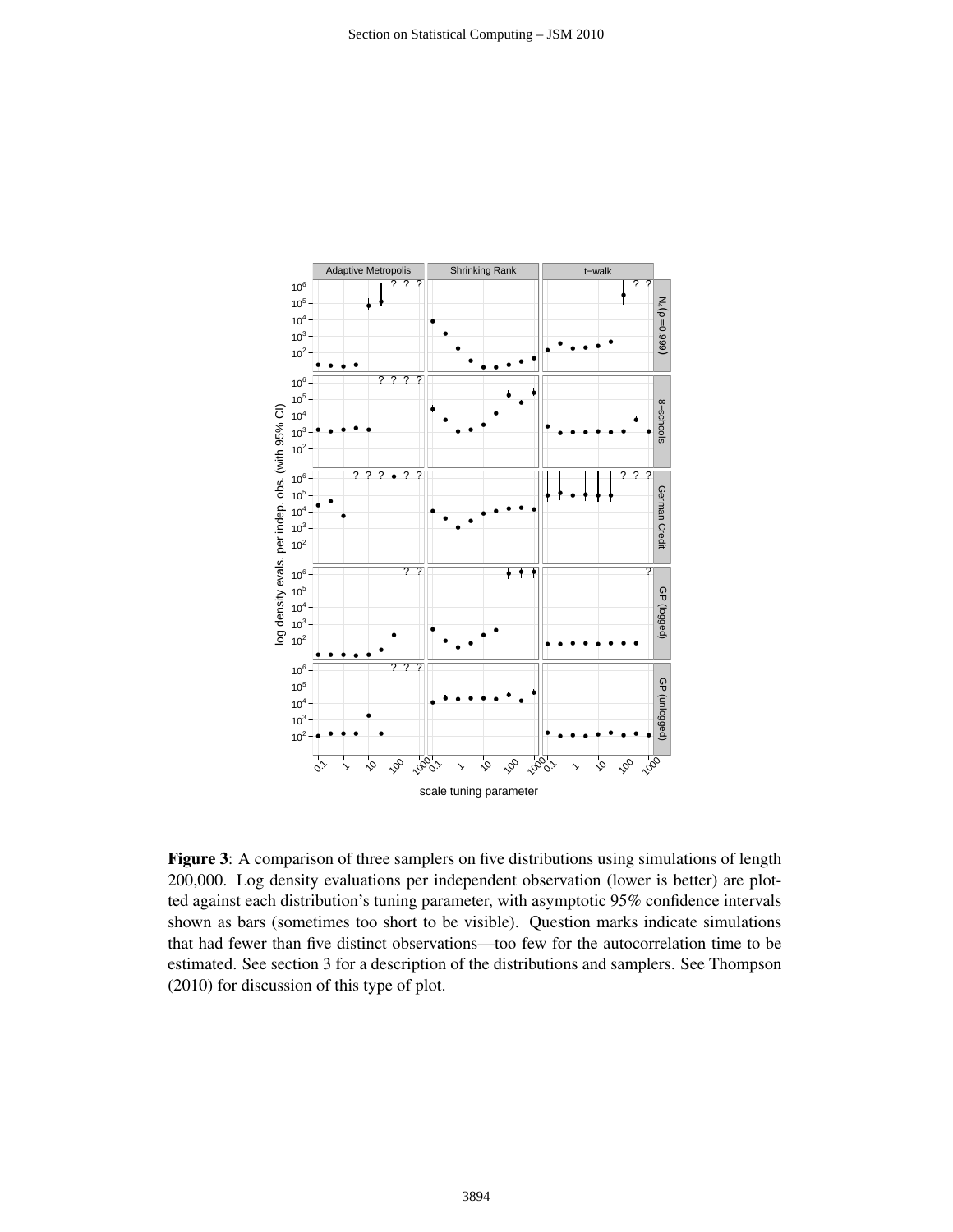

**Figure 4:** A comparison of three samplers on distributions with uncorrelated  $Gamma(2,1)$ marginals. The three distributions have dimensions 2, 20, and 200. Each simulation is of length 60,000.

We compare these methods using five distributions:

- $N_4(\rho = 0.999)$ : a four dimensional Gaussian with highly-correlated parameters; the covariance matrix has condition number 2800.
- Eight Schools (Gelman et al., 2004, pp. 138–145): a well-conditioned hierarchical model with ten parameters.
- German Credit (Girolami et al., 2009, p. 15): a Bayesian logistic regression with twenty-five parameters. The data matrix is not standardized.
- GP (logged) and GP (unlogged): a Bayesian Gaussian process regression with three parameters: two variance components and a correlation decay rate. Its contours are not axis-aligned. The unlogged variant is right skewed in all parameters; the logged variant, in which all three parameters are log-transformed, is more symmetric.

The shrinking rank method tends to perform well for a wide range of tuning parameters on the first three distributions. Adaptive Metropolis also performs well, as long as the tuning parameter is smaller than the square root of the smallest eigenvalue of the target distribution's covariance. The recommended value, 0.1, would have worked well for all three distributions. The t-walk works well on the low dimensional distributions, but fails on the higher-dimensional German credit distribution.

The inferior performance of the shrinking rank method on the unlogged Gaussian process regression shows one of its weaknesses: it does not work well on highly skewed distributions because the gradients at rejected proposals often do not point towards the slice. As can be seen by comparing to the logged variation, removing the skewness improves its performance substantially.

Figure 4 shows a set of simulations on distributions of increasing dimension, where each component is independently distributed as Gamma(2,1). For the shrinking rank method